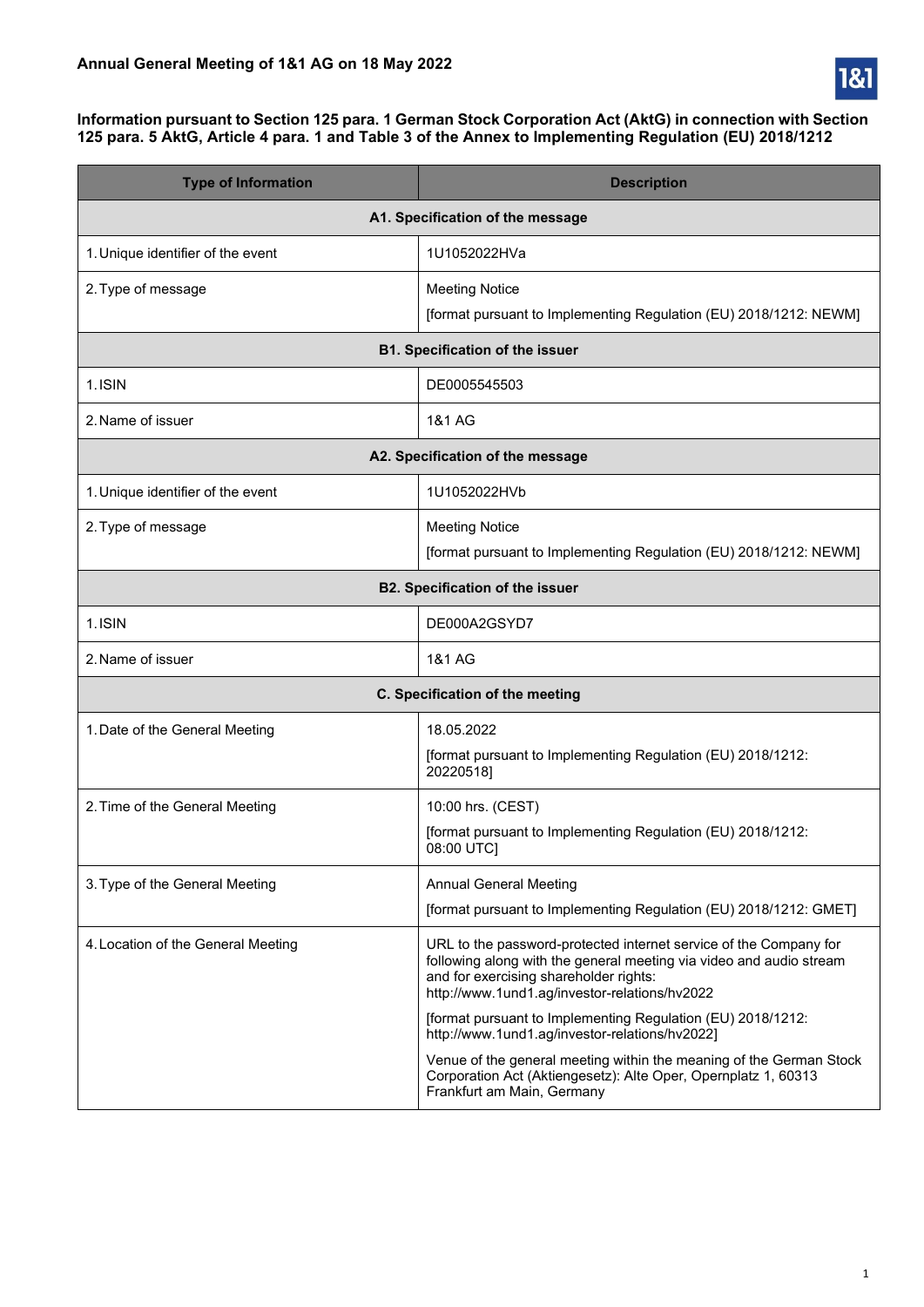

| 5. Record Date                                                       | 27.04.2022 (00:00 hrs. CEST)<br>To exercise the rights to participate and vote, proof of a shareholder's<br>shareholding that must refer to the beginning of the 21st day before the<br>general meeting must be submitted by the depositary bank. Hence, the<br>record date is 27.04.2022 (00:00 hrs CEST).<br>[format pursuant to Implementing Regulation (EU) 2018/1212:<br>20220426] |  |
|----------------------------------------------------------------------|-----------------------------------------------------------------------------------------------------------------------------------------------------------------------------------------------------------------------------------------------------------------------------------------------------------------------------------------------------------------------------------------|--|
| 6. Uniform Resource Locator (URL)                                    | http://www.1und1.ag/investor-relations/hv2022                                                                                                                                                                                                                                                                                                                                           |  |
|                                                                      | D. Participation in the General Meeting                                                                                                                                                                                                                                                                                                                                                 |  |
| D. Participation in the General Meeting - postal absentee voting     |                                                                                                                                                                                                                                                                                                                                                                                         |  |
| 1. Method of participation by shareholder                            | Exercising the right to vote through postal absentee voting                                                                                                                                                                                                                                                                                                                             |  |
|                                                                      | [format pursuant to Implementing Regulation (EU) 2018/1212:<br>EV; ISO 20022: MAIL]                                                                                                                                                                                                                                                                                                     |  |
|                                                                      | Broadcast the virtual general meeting by means of electronic video and<br>audio transmission                                                                                                                                                                                                                                                                                            |  |
| 2. Issuer deadline for the notification of participation             | 11.05.2022, 24:00 hrs. (CEST)                                                                                                                                                                                                                                                                                                                                                           |  |
|                                                                      | [format pursuant to Implementing Regulation (EU) 2018/1212:<br>20220511; 22:00 UTC]                                                                                                                                                                                                                                                                                                     |  |
| 3. Issuer deadline for voting                                        | 17.05.2022, 24:00 hrs. (CEST)                                                                                                                                                                                                                                                                                                                                                           |  |
|                                                                      | [format pursuant to Implementing Regulation (EU) 2018/1212:<br>20220517; 22:00 UTC]                                                                                                                                                                                                                                                                                                     |  |
| D. Participation in the General Meeting - electronic absentee voting |                                                                                                                                                                                                                                                                                                                                                                                         |  |
| 1. Method of participation by shareholder                            | Exercising the right to vote through electronic absentee voting per<br>Internetservice at http://www.1und1.ag/investor-relations/hv2022                                                                                                                                                                                                                                                 |  |
|                                                                      | [format pursuant to Implementing Regulation (EU) 2018/1212:<br>EV; ISO 20022: EVOT]                                                                                                                                                                                                                                                                                                     |  |
|                                                                      | Broadcast the virtual general meeting by means of electronic video and<br>audio transmission                                                                                                                                                                                                                                                                                            |  |
| 2. Issuer deadline for the notification of participation             | 11.05.2022, 24:00 hrs. (CEST)                                                                                                                                                                                                                                                                                                                                                           |  |
|                                                                      | [format pursuant to Implementing Regulation (EU) 2018/1212:<br>20220511; 22:00 UTC]                                                                                                                                                                                                                                                                                                     |  |
| 3. Issuer deadline for voting                                        | 18.05.2022, until the time voting begins                                                                                                                                                                                                                                                                                                                                                |  |
|                                                                      | [format pursuant to Implementing Regulation (EU) 2018/1212:<br>20220518; until the time voting begins]                                                                                                                                                                                                                                                                                  |  |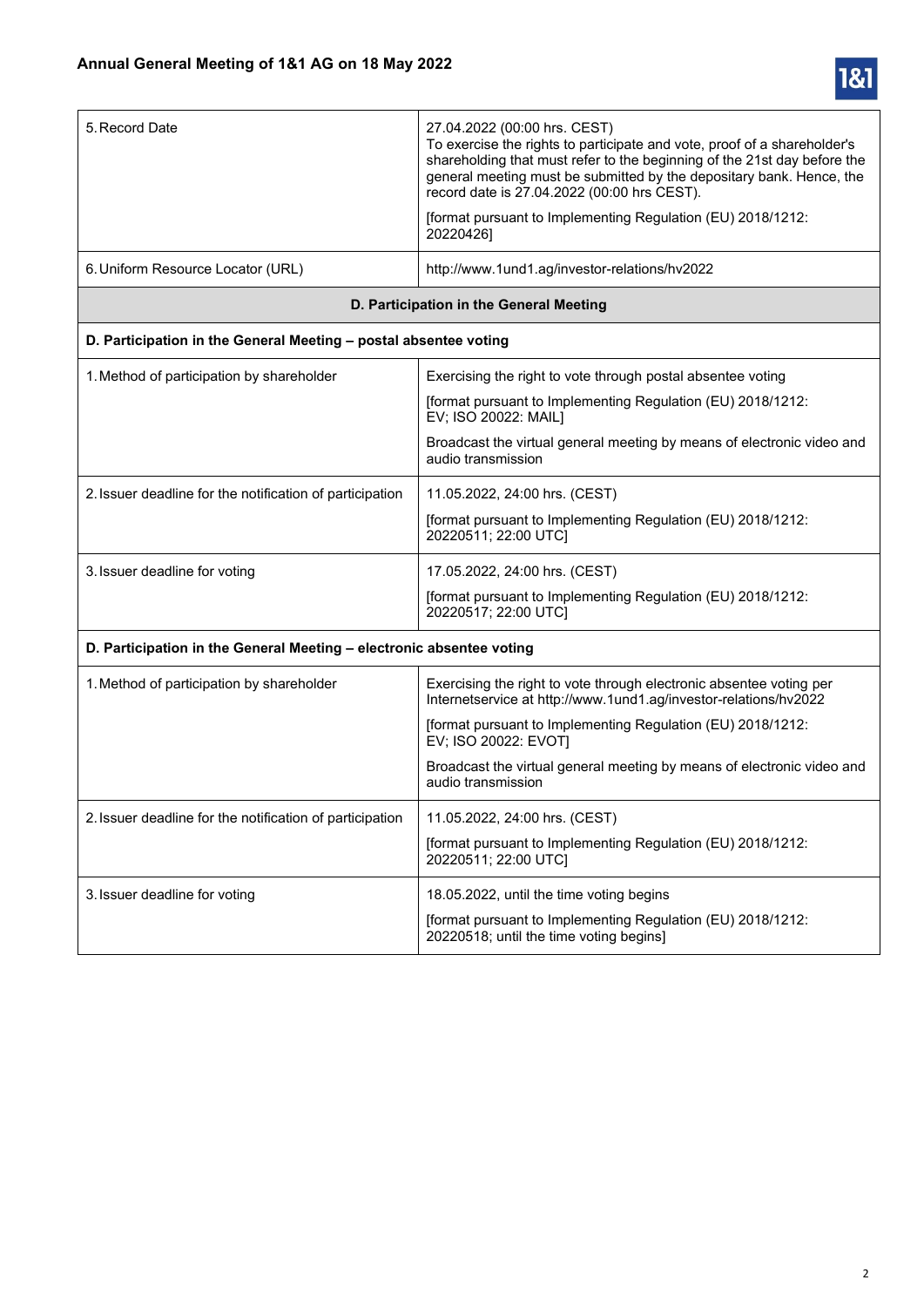

| D. Participation in the General Meeting – company-appointed proxies |                                                                                                                                                        |
|---------------------------------------------------------------------|--------------------------------------------------------------------------------------------------------------------------------------------------------|
| 1. Method of participation by shareholder                           | Exercising the right to vote by granting authority and issuing instructions<br>to the proxies nominated by the Company                                 |
|                                                                     | [format pursuant to Implementing Regulation (EU) 2018/1212:<br>PX; ISO 20022: PRXY]                                                                    |
|                                                                     | Broadcast the virtual general meeting by means of electronic video and<br>audio transmission                                                           |
| 2. Issuer deadline for the notification of participation            | 11.05.2022, 24:00 hrs. (CEST)                                                                                                                          |
|                                                                     | [format pursuant to Implementing Regulation (EU) 2018/1212:<br>20220511; 22:00 UTC]                                                                    |
| 3. Issuer deadline for voting                                       | Granting authority (with voting instructions) to the proxies nominated by<br>the Company                                                               |
|                                                                     | in writing or in text form by postal mail, telefax or email until<br>$\bullet$<br>17.05.2022, 24:00 hrs. (CEST)                                        |
|                                                                     | [format pursuant to Implementing Regulation (EU) 2018/1212:<br>20220517; 22:00 UTC]                                                                    |
|                                                                     | electronically via the Internetservice at<br>$\bullet$<br>http://www.1und1.ag/investor-relations/hv2022 by<br>18.05.2022, until the time voting begins |
|                                                                     | [format pursuant to Implementing Regulation (EU) 2018/1212:<br>20220518; until the time voting begins]                                                 |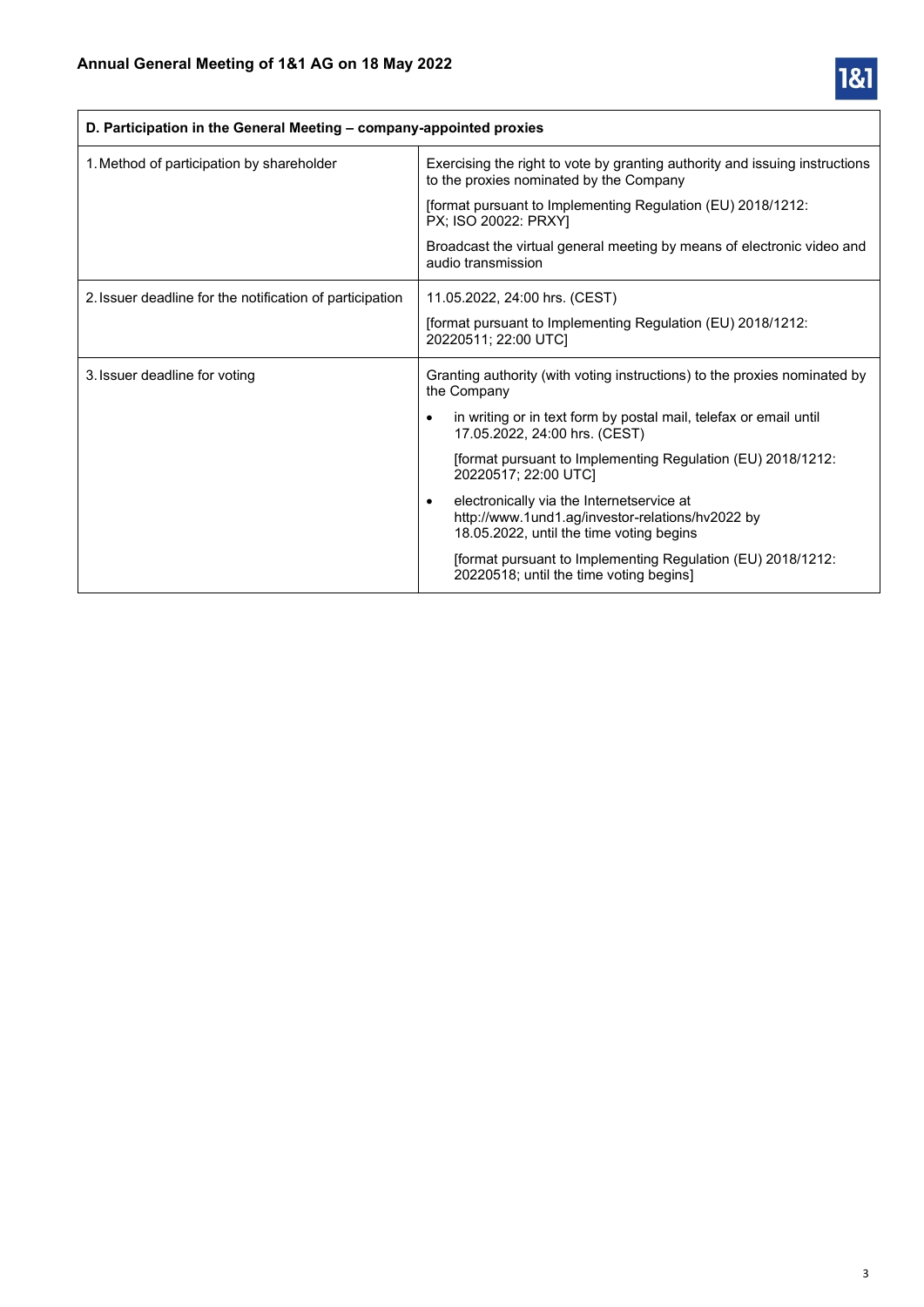

| D. Participation in the General Meeting - proxy authorisation |                                                                                                                                                                                                                                                                                                                                                                                                                                                                                                                                                                                                                  |
|---------------------------------------------------------------|------------------------------------------------------------------------------------------------------------------------------------------------------------------------------------------------------------------------------------------------------------------------------------------------------------------------------------------------------------------------------------------------------------------------------------------------------------------------------------------------------------------------------------------------------------------------------------------------------------------|
| 1. Method of participation by shareholder                     | Exercising the right to vote through an authorised third party                                                                                                                                                                                                                                                                                                                                                                                                                                                                                                                                                   |
|                                                               | [format pursuant to Implementing Regulation (EU) 2018/1212:<br>PX; ISO 20022: PRXY]                                                                                                                                                                                                                                                                                                                                                                                                                                                                                                                              |
|                                                               | Broadcast the virtual general meeting by means of electronic video and<br>audio transmission                                                                                                                                                                                                                                                                                                                                                                                                                                                                                                                     |
| 2. Issuer deadline for the notification of participation      | 11.05.2022, 24:00 hrs. (CEST)                                                                                                                                                                                                                                                                                                                                                                                                                                                                                                                                                                                    |
|                                                               | [format pursuant to Implementing Regulation (EU) 2018/1212:<br>20220511; 22:00 UTC]                                                                                                                                                                                                                                                                                                                                                                                                                                                                                                                              |
| 3. Issuer deadline for voting                                 | Exercising of voting rights via postal absentee voting by the proxy:                                                                                                                                                                                                                                                                                                                                                                                                                                                                                                                                             |
|                                                               | 17.05.2022, 24:00 hrs. (CEST)<br>$\bullet$                                                                                                                                                                                                                                                                                                                                                                                                                                                                                                                                                                       |
|                                                               | [format pursuant to Implementing Regulation (EU) 2018/1212:<br>20220517; 22:00 UTC]                                                                                                                                                                                                                                                                                                                                                                                                                                                                                                                              |
|                                                               | Exercising of voting rights via electronic absentee voting by the proxy<br>via Internetservice at http://www.1und1.ag/investor-relations/hv2022:                                                                                                                                                                                                                                                                                                                                                                                                                                                                 |
|                                                               | 18.05.2022, until the time voting begins<br>$\bullet$                                                                                                                                                                                                                                                                                                                                                                                                                                                                                                                                                            |
|                                                               | [format pursuant to Implementing Regulation (EU) 2018/1212:<br>20220518; until the time voting begins]                                                                                                                                                                                                                                                                                                                                                                                                                                                                                                           |
|                                                               | Exercising of voting rights by the proxy through granting sub-proxies<br>and issuing instructions to the proxies appointed by the Company:                                                                                                                                                                                                                                                                                                                                                                                                                                                                       |
|                                                               | in writing or in text form by postal mail, telefax or email until<br>$\bullet$<br>17.05.2022, 24:00 hrs. (CEST)                                                                                                                                                                                                                                                                                                                                                                                                                                                                                                  |
|                                                               | [format pursuant to Implementing Regulation (EU) 2018/1212:<br>20220517; 22:00 UTC]                                                                                                                                                                                                                                                                                                                                                                                                                                                                                                                              |
|                                                               | electronically via the Internetservice at<br>$\bullet$<br>http://www.1und1.ag/investor-relations/hv2022 by<br>18.05.2022, until the time voting begins                                                                                                                                                                                                                                                                                                                                                                                                                                                           |
|                                                               | [format pursuant to Implementing Regulation (EU) 2018/1212:<br>20220518; until the time voting begins]                                                                                                                                                                                                                                                                                                                                                                                                                                                                                                           |
|                                                               | E. Agenda                                                                                                                                                                                                                                                                                                                                                                                                                                                                                                                                                                                                        |
| E. Agenda - item 1                                            |                                                                                                                                                                                                                                                                                                                                                                                                                                                                                                                                                                                                                  |
| 1. Unique identifier of the agenda item                       | 1                                                                                                                                                                                                                                                                                                                                                                                                                                                                                                                                                                                                                |
| 2. Title of the agenda item                                   | Presentation of the adopted annual financial statements and the<br>approved consolidated annual financial statements per<br>31 December 2021, the management report (including the explanatory<br>report on the information pursuant to Section 289a Commercial Code<br>[Handelsgesetzbuch; HGB]) and the group management report<br>(including the explanatory report on the information pursuant to Section<br>315a HGB), the report of the Supervisory Board for fiscal year 2021 and<br>the Management Board proposal for the appropriation of the<br>unappropriated retained earnings for fiscal year 2021. |

| 3. Uniform Resource Locator (URL) of the materials | http://www.1und1.ag/investor-relations/hv2022 |
|----------------------------------------------------|-----------------------------------------------|
| 4. Vote                                            | none                                          |
| 5. Alternative voting options                      | none                                          |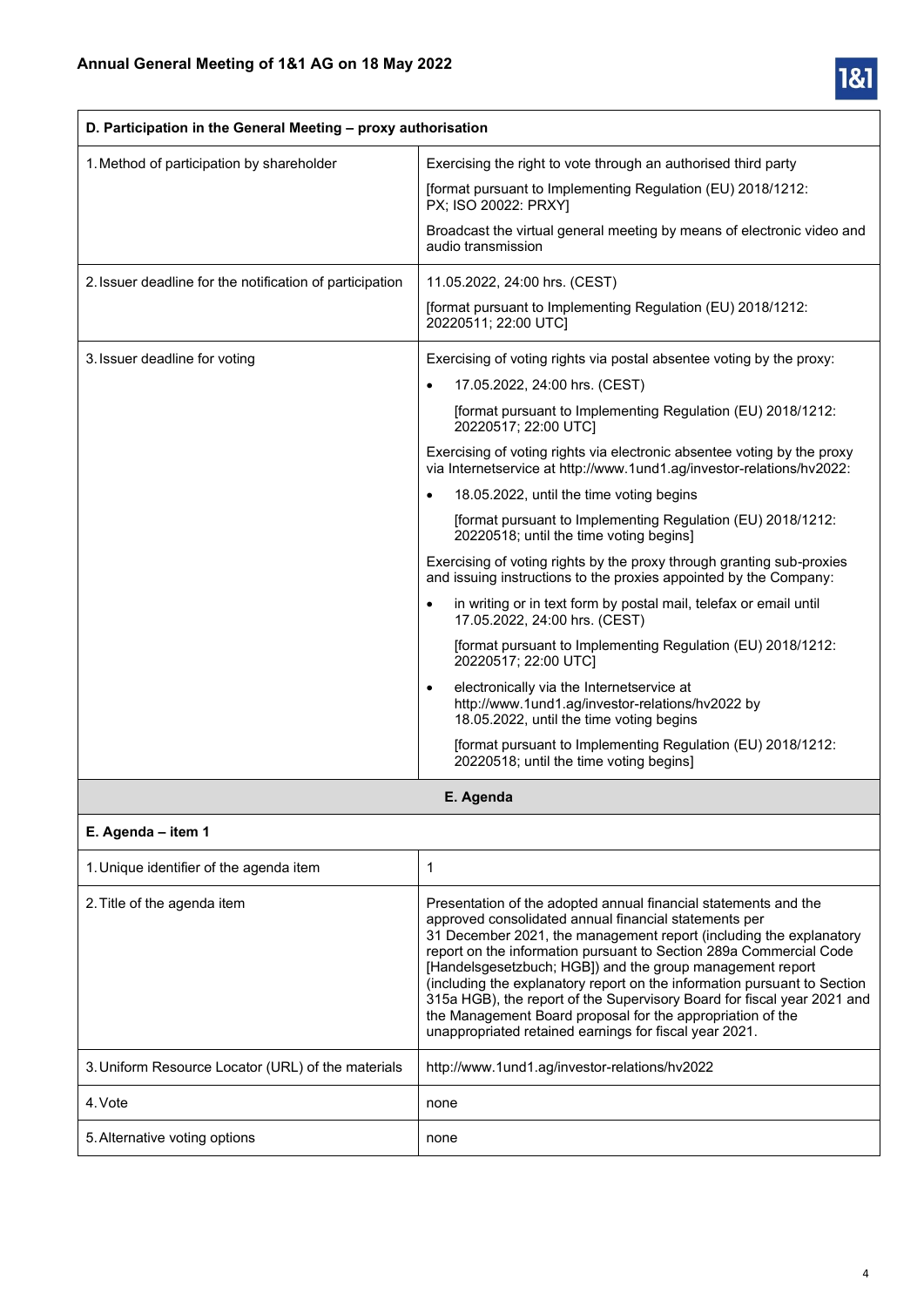

# **E. Agenda – item 2**

| 1. Unique identifier of the agenda item            | 2                                                                                                                                                   |
|----------------------------------------------------|-----------------------------------------------------------------------------------------------------------------------------------------------------|
| 2. Title of the agenda item                        | Adoption of a resolution regarding the appropriation of the<br>unappropriated retained earnings for fiscal year 2021                                |
| 3. Uniform Resource Locator (URL) of the materials | http://www.1und1.aq/investor-relations/hv2022                                                                                                       |
| 4. Vote                                            | <b>Binding vote</b><br>[format pursuant to Implementing Regulation (EU) 2018/1212:<br>BV; ISO 20022: BNDG]                                          |
| 5. Alternative voting options                      | Vote in favour, Vote against, Abstention<br>[format pursuant to Implementing Regulation (EU) 2018/1212:<br>VF, VA, AB; ISO 20022: CFOR, CAGS, ABST] |

### **E. Agenda – item 3a**

| 1. Unique identifier of the agenda item            | 3a                                                                                                                                                               |
|----------------------------------------------------|------------------------------------------------------------------------------------------------------------------------------------------------------------------|
| 2. Title of the agenda item                        | Adoption of a resolution regarding the discharge of the members of the<br>Management Board for fiscal year 2021 - individual discharge of<br>Mr Ralph Dommermuth |
| 3. Uniform Resource Locator (URL) of the materials | http://www.1und1.aq/investor-relations/hy2022                                                                                                                    |
| 4. Vote                                            | <b>Binding vote</b><br>[format pursuant to Implementing Regulation (EU) 2018/1212:<br>BV; ISO 20022: BNDG]                                                       |
| 5. Alternative voting options                      | Vote in favour, Vote against, Abstention<br>[format pursuant to Implementing Regulation (EU) 2018/1212:<br>VF, VA, AB; ISO 20022: CFOR, CAGS, ABST)              |

### **E. Agenda – item 3b**

| 1. Unique identifier of the agenda item            | 3b                                                                                                                                                          |
|----------------------------------------------------|-------------------------------------------------------------------------------------------------------------------------------------------------------------|
| 2. Title of the agenda item                        | Adoption of a resolution regarding the discharge of the members of the<br>Management Board for fiscal year 2021 - individual discharge of<br>Mr Markus Huhn |
| 3. Uniform Resource Locator (URL) of the materials | http://www.1und1.aq/investor-relations/hy2022                                                                                                               |
| 4. Vote                                            | Binding vote<br>[format pursuant to Implementing Regulation (EU) 2018/1212:<br>BV; ISO 20022: BNDG]                                                         |
| 5. Alternative voting options                      | Vote in favour, Vote against, Abstention<br>[format pursuant to Implementing Regulation (EU) 2018/1212:<br>VF, VA, AB; ISO 20022: CFOR, CAGS, ABST]         |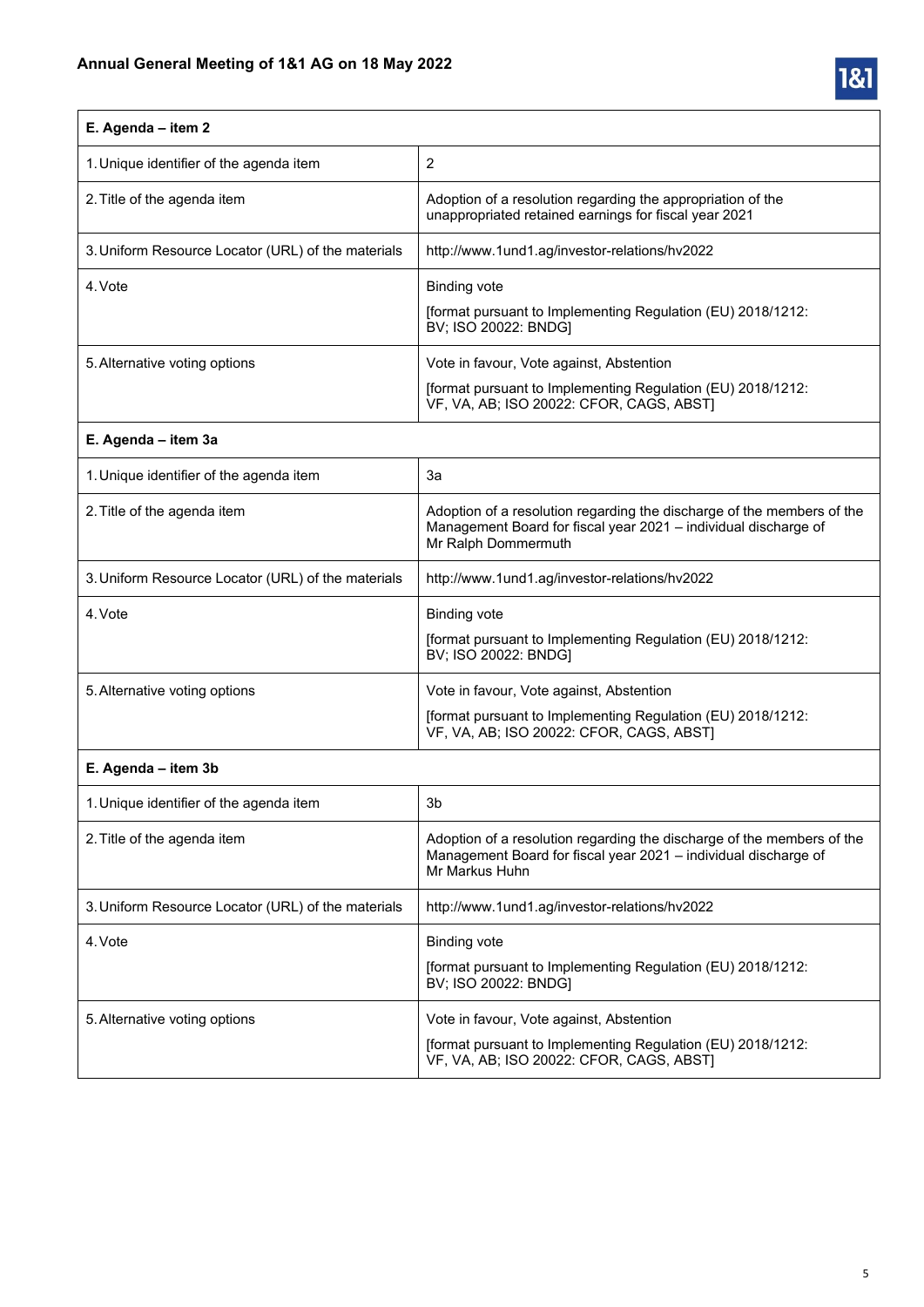

| E. Agenda - item 3c                                |                                                                                                                                                                 |
|----------------------------------------------------|-----------------------------------------------------------------------------------------------------------------------------------------------------------------|
| 1. Unique identifier of the agenda item            | 3c                                                                                                                                                              |
| 2. Title of the agenda item                        | Adoption of a resolution regarding the discharge of the members of the<br>Management Board for fiscal year 2021 - individual discharge of<br>Mr Alessandro Nava |
| 3. Uniform Resource Locator (URL) of the materials | http://www.1und1.ag/investor-relations/hv2022                                                                                                                   |
| 4. Vote                                            | <b>Binding vote</b><br>[format pursuant to Implementing Regulation (EU) 2018/1212:<br>BV; ISO 20022: BNDG]                                                      |
| 5. Alternative voting options                      | Vote in favour, Vote against, Abstention<br>[format pursuant to Implementing Regulation (EU) 2018/1212:<br>VF, VA, AB; ISO 20022: CFOR, CAGS, ABST)             |
| E. Agenda - item 4a                                |                                                                                                                                                                 |
| 1. Unique identifier of the agenda item            | 4a                                                                                                                                                              |
| 2. Title of the agenda item                        | Adoption of a resolution regarding the discharge of the members of the<br>Supervisory Board for fiscal year 2021 - individual discharge of Mr<br>Kurt Dobitsch  |
| 3. Uniform Resource Locator (URL) of the materials | http://www.1und1.ag/investor-relations/hv2022                                                                                                                   |
| 4. Vote                                            | <b>Binding vote</b><br>[format pursuant to Implementing Regulation (EU) 2018/1212:<br>BV; ISO 20022: BNDG]                                                      |
| 5. Alternative voting options                      | Vote in favour, Vote against, Abstention<br>[format pursuant to Implementing Regulation (EU) 2018/1212:<br>VF, VA, AB; ISO 20022: CFOR, CAGS, ABST]             |
| E. Agenda - item 4b                                |                                                                                                                                                                 |

| 1. Unique identifier of the agenda item            | 4b                                                                                                                                                             |
|----------------------------------------------------|----------------------------------------------------------------------------------------------------------------------------------------------------------------|
| 2. Title of the agenda item                        | Adoption of a resolution regarding the discharge of the members of the<br>Supervisory Board for fiscal year 2021 – individual discharge of<br>Mr Kai-Uwe Ricke |
| 3. Uniform Resource Locator (URL) of the materials | http://www.1und1.ag/investor-relations/hv2022                                                                                                                  |
| 4. Vote                                            | Binding vote<br>[format pursuant to Implementing Regulation (EU) 2018/1212:<br>BV; ISO 20022: BNDG]                                                            |
| 5. Alternative voting options                      | Vote in favour, Vote against, Abstention<br>[format pursuant to Implementing Regulation (EU) 2018/1212:<br>VF, VA, AB; ISO 20022: CFOR, CAGS, ABSTI            |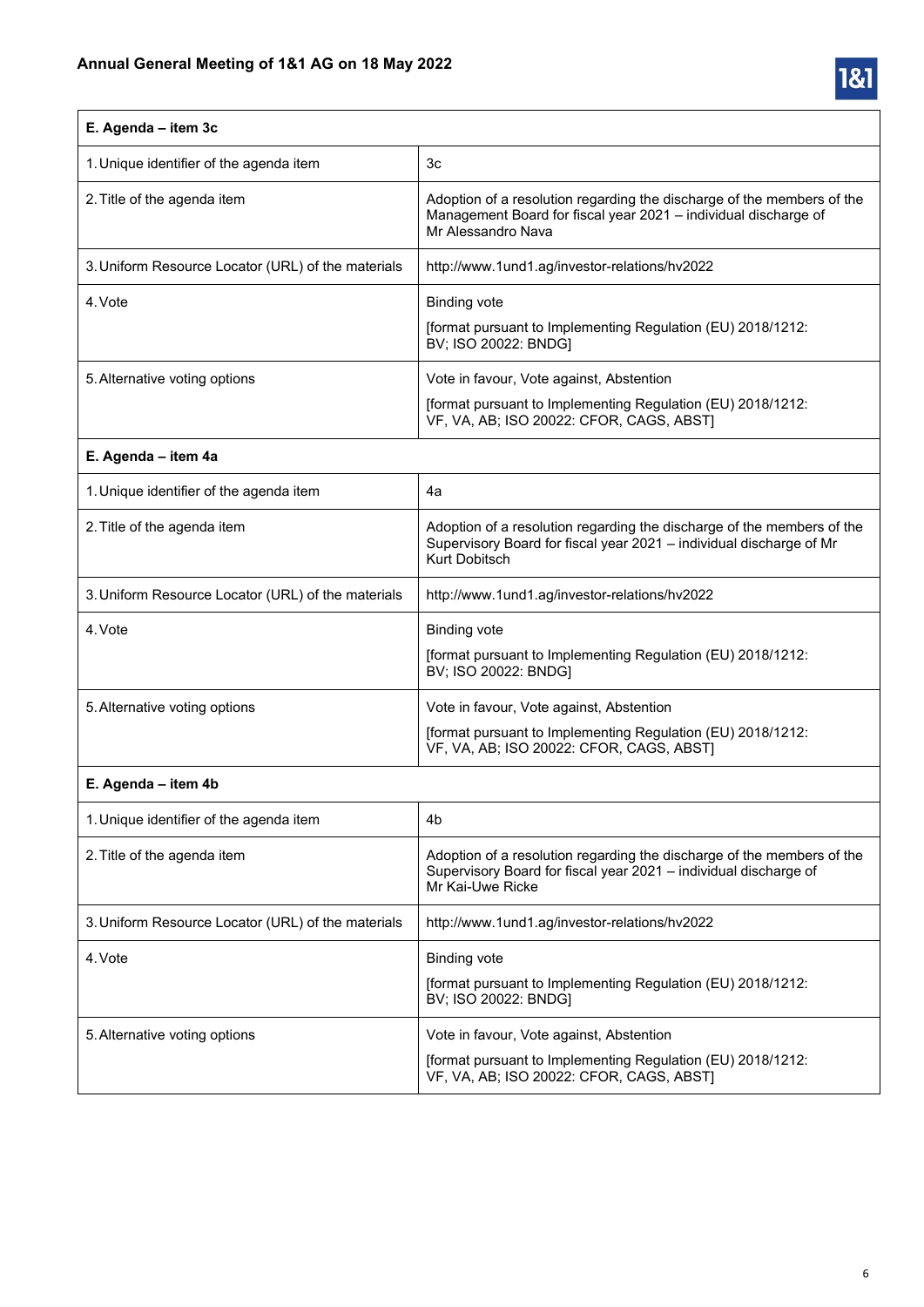

| E. Agenda - item 4c                                |                                                                                                                                                                           |
|----------------------------------------------------|---------------------------------------------------------------------------------------------------------------------------------------------------------------------------|
| 1. Unique identifier of the agenda item            | 4c                                                                                                                                                                        |
| 2. Title of the agenda item                        | Adoption of a resolution regarding the discharge of the members of the<br>Supervisory Board for fiscal year 2021 - individual discharge of<br>Mr Matthias Baldermann      |
| 3. Uniform Resource Locator (URL) of the materials | http://www.1und1.ag/investor-relations/hv2022                                                                                                                             |
| 4. Vote                                            | <b>Binding vote</b>                                                                                                                                                       |
|                                                    | [format pursuant to Implementing Regulation (EU) 2018/1212:<br>BV; ISO 20022: BNDG]                                                                                       |
| 5. Alternative voting options                      | Vote in favour, Vote against, Abstention                                                                                                                                  |
|                                                    | [format pursuant to Implementing Regulation (EU) 2018/1212:<br>VF, VA, AB; ISO 20022: CFOR, CAGS, ABST]                                                                   |
| E. Agenda - item 4d                                |                                                                                                                                                                           |
| 1. Unique identifier of the agenda item            | 4d                                                                                                                                                                        |
| 2. Title of the agenda item                        | Adoption of a resolution regarding the discharge of the members of the<br>Supervisory Board for fiscal year 2021 - individual discharge of<br>Ms Dr Claudia Borgas-Herold |
| 3. Uniform Resource Locator (URL) of the materials | http://www.1und1.ag/investor-relations/hv2022                                                                                                                             |
| 4. Vote                                            | <b>Binding vote</b>                                                                                                                                                       |
|                                                    | [format pursuant to Implementing Regulation (EU) 2018/1212:<br>BV; ISO 20022: BNDG]                                                                                       |
| 5. Alternative voting options                      | Vote in favour, Vote against, Abstention                                                                                                                                  |
|                                                    | [format pursuant to Implementing Regulation (EU) 2018/1212:<br>VF, VA, AB; ISO 20022: CFOR, CAGS, ABST]                                                                   |
| E. Agenda - item 4e                                |                                                                                                                                                                           |
| 1. Unique identifier of the agenda item            | 4e                                                                                                                                                                        |
| 2. Title of the agenda item                        | Adoption of a resolution regarding the discharge of the members of the                                                                                                    |

|                                                    | Supervisory Board for fiscal year 2021 - individual discharge of<br>Mr Vlasios Choulidis                                                            |
|----------------------------------------------------|-----------------------------------------------------------------------------------------------------------------------------------------------------|
| 3. Uniform Resource Locator (URL) of the materials | http://www.1und1.ag/investor-relations/hv2022                                                                                                       |
| 4. Vote                                            | Binding vote<br>[format pursuant to Implementing Regulation (EU) 2018/1212:<br>BV; ISO 20022: BNDGI                                                 |
| 5. Alternative voting options                      | Vote in favour, Vote against, Abstention<br>[format pursuant to Implementing Regulation (EU) 2018/1212:<br>VF, VA, AB; ISO 20022: CFOR, CAGS, ABST) |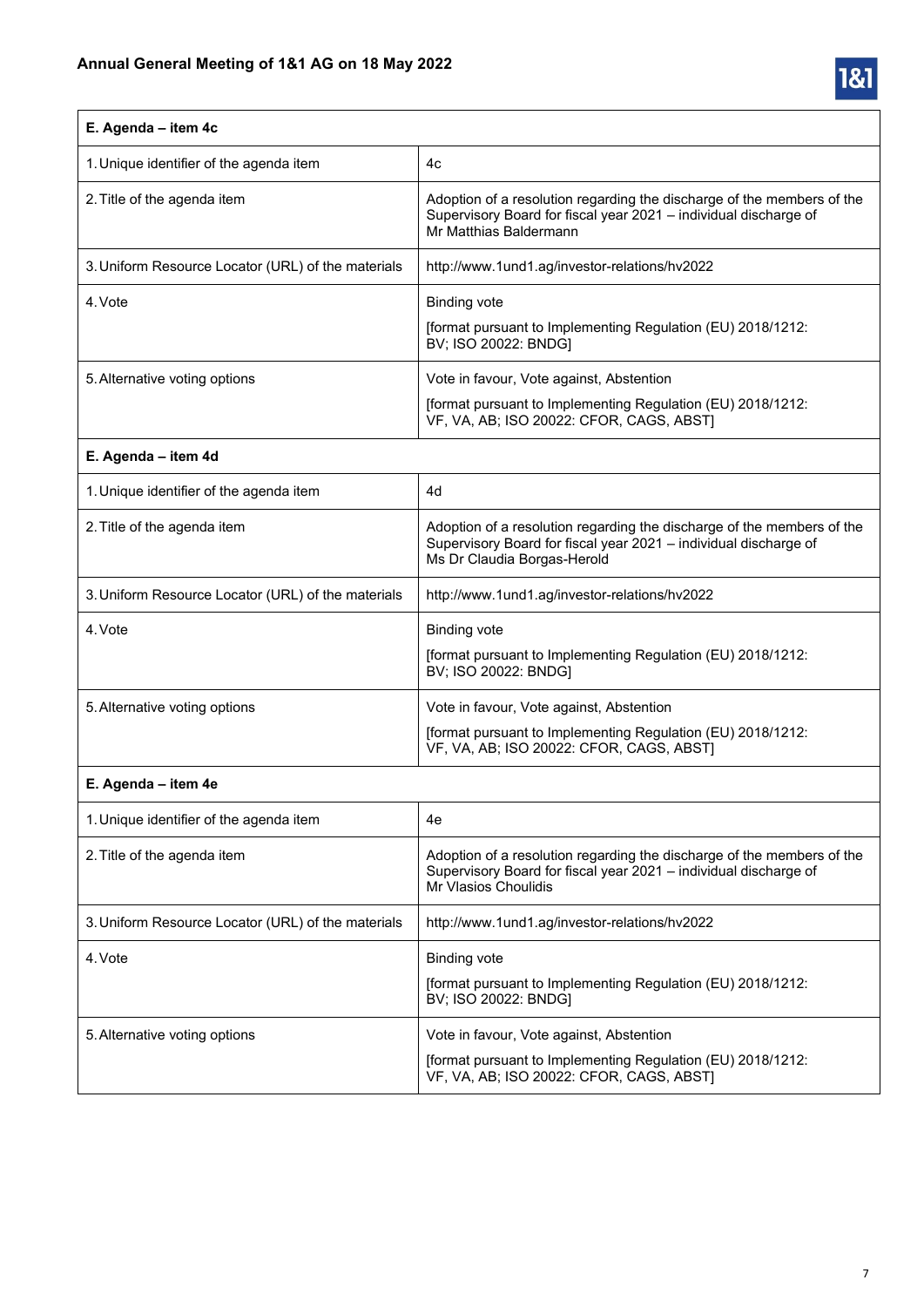

| E. Agenda - item 4f                                |                                                                                                                                                                                                                                                                                                                                                                |  |
|----------------------------------------------------|----------------------------------------------------------------------------------------------------------------------------------------------------------------------------------------------------------------------------------------------------------------------------------------------------------------------------------------------------------------|--|
| 1. Unique identifier of the agenda item            | 4f                                                                                                                                                                                                                                                                                                                                                             |  |
| 2. Title of the agenda item                        | Adoption of a resolution regarding the discharge of the members of the<br>Supervisory Board for fiscal year 2021 - individual discharge of<br>Mr Norbert Lang                                                                                                                                                                                                  |  |
| 3. Uniform Resource Locator (URL) of the materials | http://www.1und1.ag/investor-relations/hv2022                                                                                                                                                                                                                                                                                                                  |  |
| 4. Vote                                            | <b>Binding vote</b>                                                                                                                                                                                                                                                                                                                                            |  |
|                                                    | [format pursuant to Implementing Regulation (EU) 2018/1212:<br>BV; ISO 20022: BNDG]                                                                                                                                                                                                                                                                            |  |
| 5. Alternative voting options                      | Vote in favour, Vote against, Abstention                                                                                                                                                                                                                                                                                                                       |  |
|                                                    | [format pursuant to Implementing Regulation (EU) 2018/1212:<br>VF, VA, AB; ISO 20022: CFOR, CAGS, ABST]                                                                                                                                                                                                                                                        |  |
| E. Agenda - item 4g                                |                                                                                                                                                                                                                                                                                                                                                                |  |
| 1. Unique identifier of the agenda item            | 4g                                                                                                                                                                                                                                                                                                                                                             |  |
| 2. Title of the agenda item                        | Adoption of a resolution regarding the discharge of the members of the<br>Supervisory Board for fiscal year 2021 - individual discharge of<br>Mr Michael Scheeren                                                                                                                                                                                              |  |
| 3. Uniform Resource Locator (URL) of the materials | http://www.1und1.ag/investor-relations/hv2022                                                                                                                                                                                                                                                                                                                  |  |
| 4. Vote                                            | <b>Binding vote</b>                                                                                                                                                                                                                                                                                                                                            |  |
|                                                    | [format pursuant to Implementing Regulation (EU) 2018/1212:<br>BV; ISO 20022: BNDG]                                                                                                                                                                                                                                                                            |  |
| 5. Alternative voting options                      | Vote in favour, Vote against, Abstention                                                                                                                                                                                                                                                                                                                       |  |
|                                                    | [format pursuant to Implementing Regulation (EU) 2018/1212:<br>VF, VA, AB; ISO 20022: CFOR, CAGS, ABST]                                                                                                                                                                                                                                                        |  |
| E. Agenda - item 5                                 |                                                                                                                                                                                                                                                                                                                                                                |  |
| 1. Unique identifier of the agenda item            | 5                                                                                                                                                                                                                                                                                                                                                              |  |
| 2. Title of the agenda item                        | Adoption of a resolution on the election of the auditor of the annual<br>financial statements and auditor of the consolidated annual financial<br>statements for fiscal year 2022 and, in the event of an audit review, of<br>the auditor for financial reports prepared during the year for fiscal year<br>2022 and for the first quarter of fiscal year 2023 |  |
| 3. Uniform Resource Locator (URL) of the materials | http://www.1und1.ag/investor-relations/hv2022                                                                                                                                                                                                                                                                                                                  |  |
| 4. Vote                                            | <b>Binding vote</b>                                                                                                                                                                                                                                                                                                                                            |  |
|                                                    | [format pursuant to Implementing Regulation (EU) 2018/1212: BV;<br>ISO 20022: BNDG]                                                                                                                                                                                                                                                                            |  |
| 5. Alternative voting options                      | Vote in favour, Vote against, Abstention                                                                                                                                                                                                                                                                                                                       |  |
|                                                    | [format pursuant to Implementing Regulation (EU) 2018/1212:<br>VF, VA, AB; ISO 20022: CFOR, CAGS, ABST]                                                                                                                                                                                                                                                        |  |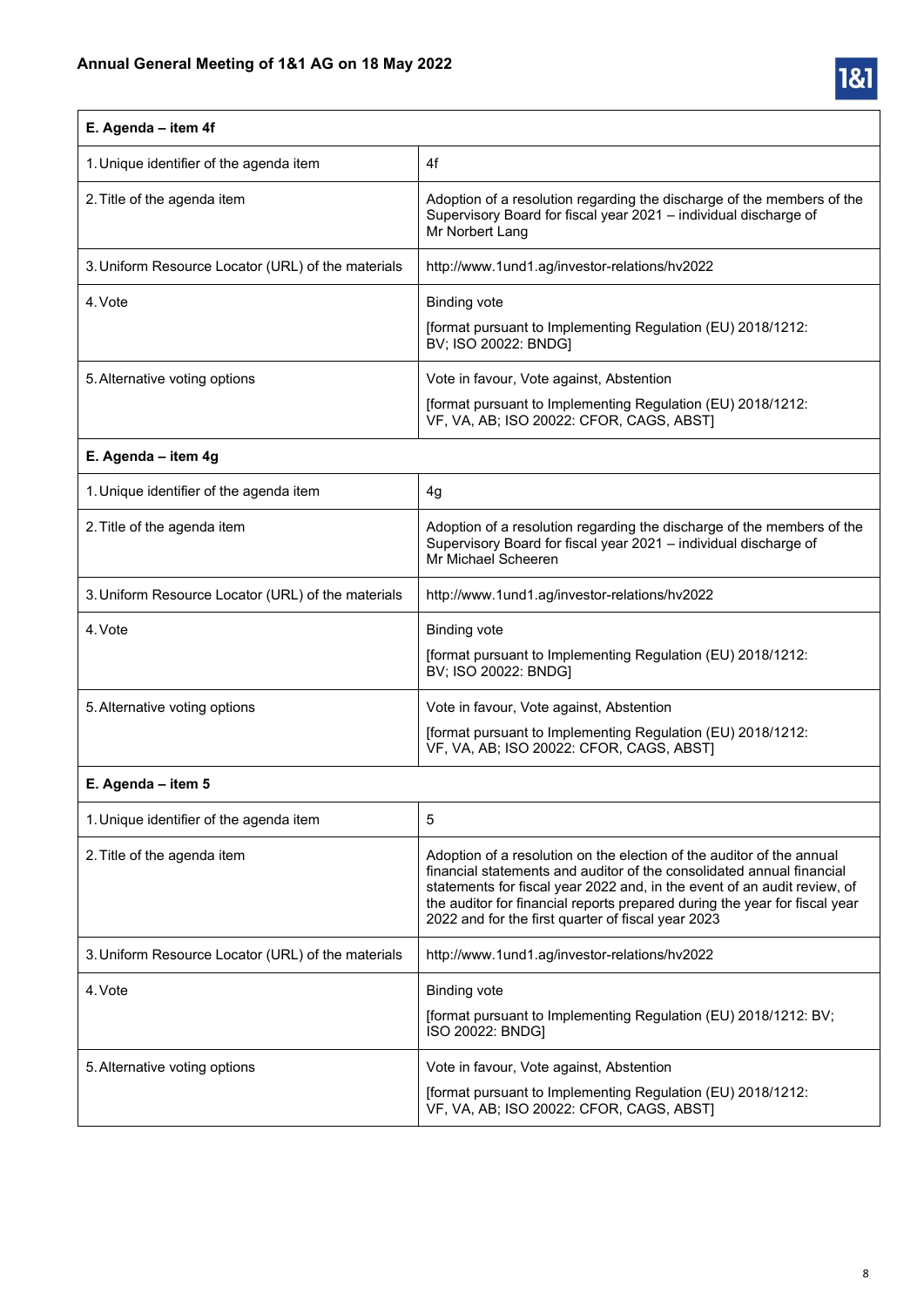

# **E. Agenda – item 6**

| 1. Unique identifier of the agenda item            | 6                                                                                                                                                   |
|----------------------------------------------------|-----------------------------------------------------------------------------------------------------------------------------------------------------|
| 2. Title of the agenda item                        | Resolution on the approval of the remuneration report for fiscal year<br>2021 prepared and audited in accordance with Section 162 AktG              |
| 3. Uniform Resource Locator (URL) of the materials | http://www.1und1.aq/investor-relations/hy2022                                                                                                       |
| 4. Vote                                            | Advisory vote<br>[format pursuant to Implementing Regulation (EU) 2018/1212:<br>AV; ISO 20022: ADVII                                                |
| 5. Alternative voting options                      | Vote in favour, Vote against, Abstention<br>[format pursuant to Implementing Regulation (EU) 2018/1212:<br>VF, VA, AB; ISO 20022: CFOR, CAGS, ABSTI |

### **E. Agenda – item 7**

| 1. Unique identifier of the agenda item            |                                                                                                                                                     |
|----------------------------------------------------|-----------------------------------------------------------------------------------------------------------------------------------------------------|
| 2. Title of the agenda item                        | Resolution on the amendment of Section 1 (2) of the Articles of<br>Association (Registered Office of the Company)                                   |
| 3. Uniform Resource Locator (URL) of the materials | http://www.1und1.aq/investor-relations/hv2022                                                                                                       |
| 4. Vote                                            | <b>Binding vote</b><br>[format pursuant to Implementing Regulation (EU) 2018/1212:<br>BV; ISO 20022: BNDG]                                          |
| 5. Alternative voting options                      | Vote in favour, Vote against, Abstention<br>[format pursuant to Implementing Regulation (EU) 2018/1212:<br>VF, VA, AB; ISO 20022: CFOR, CAGS, ABSTI |

### **E. Agenda – item 8**

| 1. Unique identifier of the agenda item            | 8                                                                                                                                                                                                                                        |
|----------------------------------------------------|------------------------------------------------------------------------------------------------------------------------------------------------------------------------------------------------------------------------------------------|
| 2. Title of the agenda item                        | Resolution on the reversal of the current approved capital and the<br>creation of a new Approved Capital 2022 with the authorisation to<br>preclude subscription rights and the appropriate amendments to the<br>Articles of Association |
| 3. Uniform Resource Locator (URL) of the materials | http://www.1und1.ag/investor-relations/hv2022                                                                                                                                                                                            |
| 4. Vote                                            | Binding vote<br>[format pursuant to Implementing Regulation (EU) 2018/1212:<br>BV; ISO 20022: BNDG]                                                                                                                                      |
| 5. Alternative voting options                      | Vote in favour, Vote against, Abstention<br>[format pursuant to Implementing Regulation (EU) 2018/1212:<br>VF, VA, AB; ISO 20022: CFOR, CAGS, ABST]                                                                                      |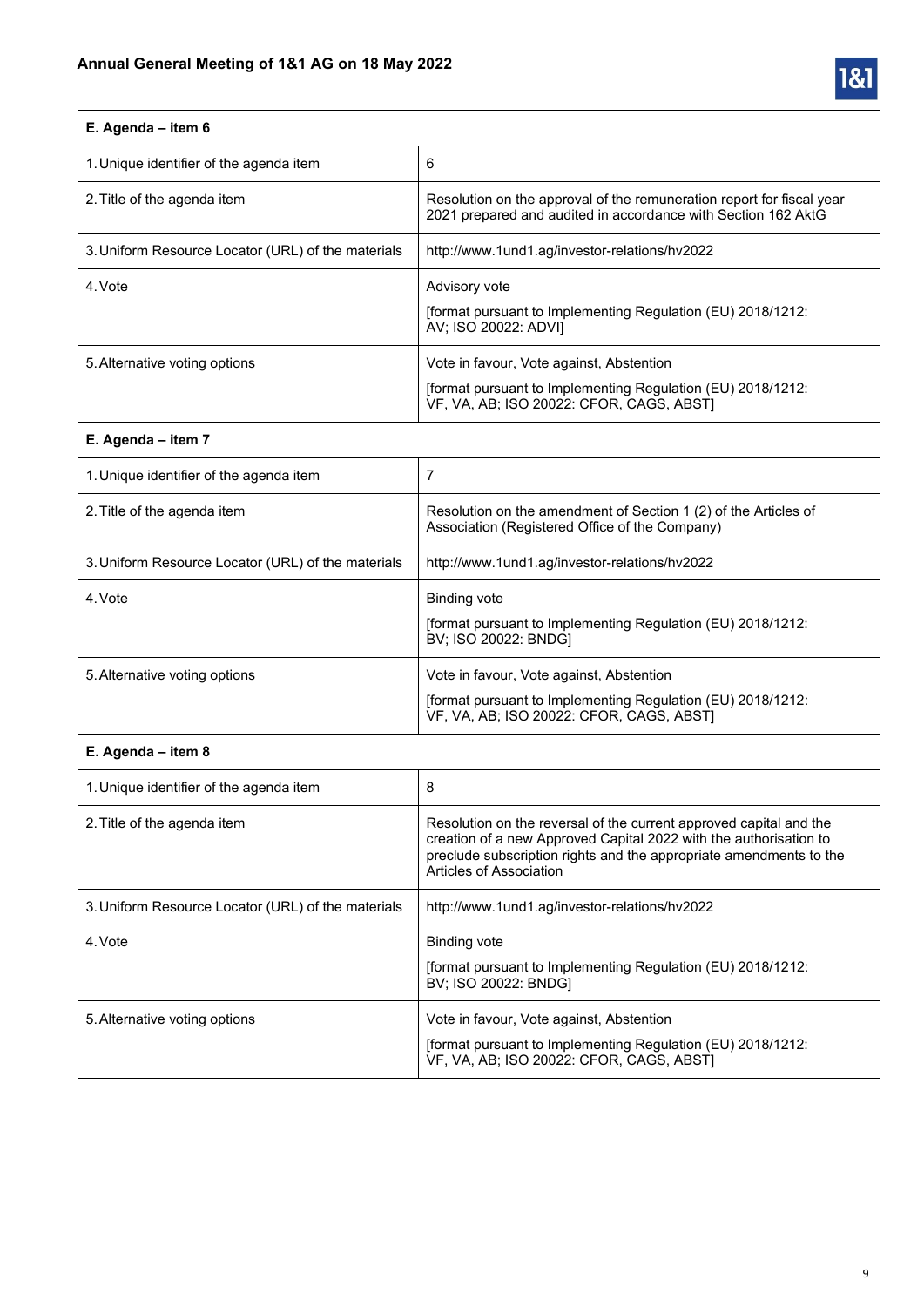

| E. Agenda - item 9                                 |                                                                                                                                                                                                                                                                                                                                                                                                                                                                                                                                                                                                                                                                  |
|----------------------------------------------------|------------------------------------------------------------------------------------------------------------------------------------------------------------------------------------------------------------------------------------------------------------------------------------------------------------------------------------------------------------------------------------------------------------------------------------------------------------------------------------------------------------------------------------------------------------------------------------------------------------------------------------------------------------------|
| 1. Unique identifier of the agenda item            | 9                                                                                                                                                                                                                                                                                                                                                                                                                                                                                                                                                                                                                                                                |
| 2. Title of the agenda item                        | Resolution on the repeal of the authorisation resolved by the general<br>meeting of 12 January 2018 to issue option bonds, convertible bonds,<br>profit participation rights and/or participating bonds or combinations of<br>these instruments and the granting of a new authorisation to issue and<br>preclude subscription rights to option bonds and/or convertible bonds,<br>profit participation rights and/or participating bonds (or combinations of<br>these instruments) as well as the reversal of the Contingent Capital<br>2018 and the creation of a new Contingent Capital 2022 and the<br>corresponding amendment to the Articles of Association |
| 3. Uniform Resource Locator (URL) of the materials | http://www.1und1.ag/investor-relations/hv2022                                                                                                                                                                                                                                                                                                                                                                                                                                                                                                                                                                                                                    |
| 4. Vote                                            | <b>Binding vote</b><br>[format pursuant to Implementing Regulation (EU) 2018/1212:<br>BV; ISO 20022: BNDG]                                                                                                                                                                                                                                                                                                                                                                                                                                                                                                                                                       |
| 5. Alternative voting options                      | Vote in favour, Vote against, Abstention                                                                                                                                                                                                                                                                                                                                                                                                                                                                                                                                                                                                                         |
|                                                    | [format pursuant to Implementing Regulation (EU) 2018/1212:<br>VF, VA, AB; ISO 20022: CFOR, CAGS, ABST)                                                                                                                                                                                                                                                                                                                                                                                                                                                                                                                                                          |
| E. Agenda - item 10                                |                                                                                                                                                                                                                                                                                                                                                                                                                                                                                                                                                                                                                                                                  |
| 1. Unique identifier of the agenda item            | 10                                                                                                                                                                                                                                                                                                                                                                                                                                                                                                                                                                                                                                                               |
| 2. Title of the agenda item                        | 1Adoption of a resolution regarding the authorisation to acquire own<br>shares with or without preclusion of a tender right and to utilise them<br>with or without preclusion of the subscription right and the authorisation<br>to redeem acquired own shares and capital reduction and repeal of the<br>present authorisation                                                                                                                                                                                                                                                                                                                                  |
| 3. Uniform Resource Locator (URL) of the materials | http://www.1und1.ag/investor-relations/hv2022                                                                                                                                                                                                                                                                                                                                                                                                                                                                                                                                                                                                                    |
| 4. Vote                                            | <b>Binding vote</b><br>[format pursuant to Implementing Regulation (EU) 2018/1212:<br>BV; ISO 20022: BNDG]                                                                                                                                                                                                                                                                                                                                                                                                                                                                                                                                                       |
| 5. Alternative voting options                      | Vote in favour, Vote against, Abstention<br>[format pursuant to Implementing Regulation (EU) 2018/1212:<br>VF, VA, AB; ISO 20022: CFOR, CAGS, ABST]                                                                                                                                                                                                                                                                                                                                                                                                                                                                                                              |